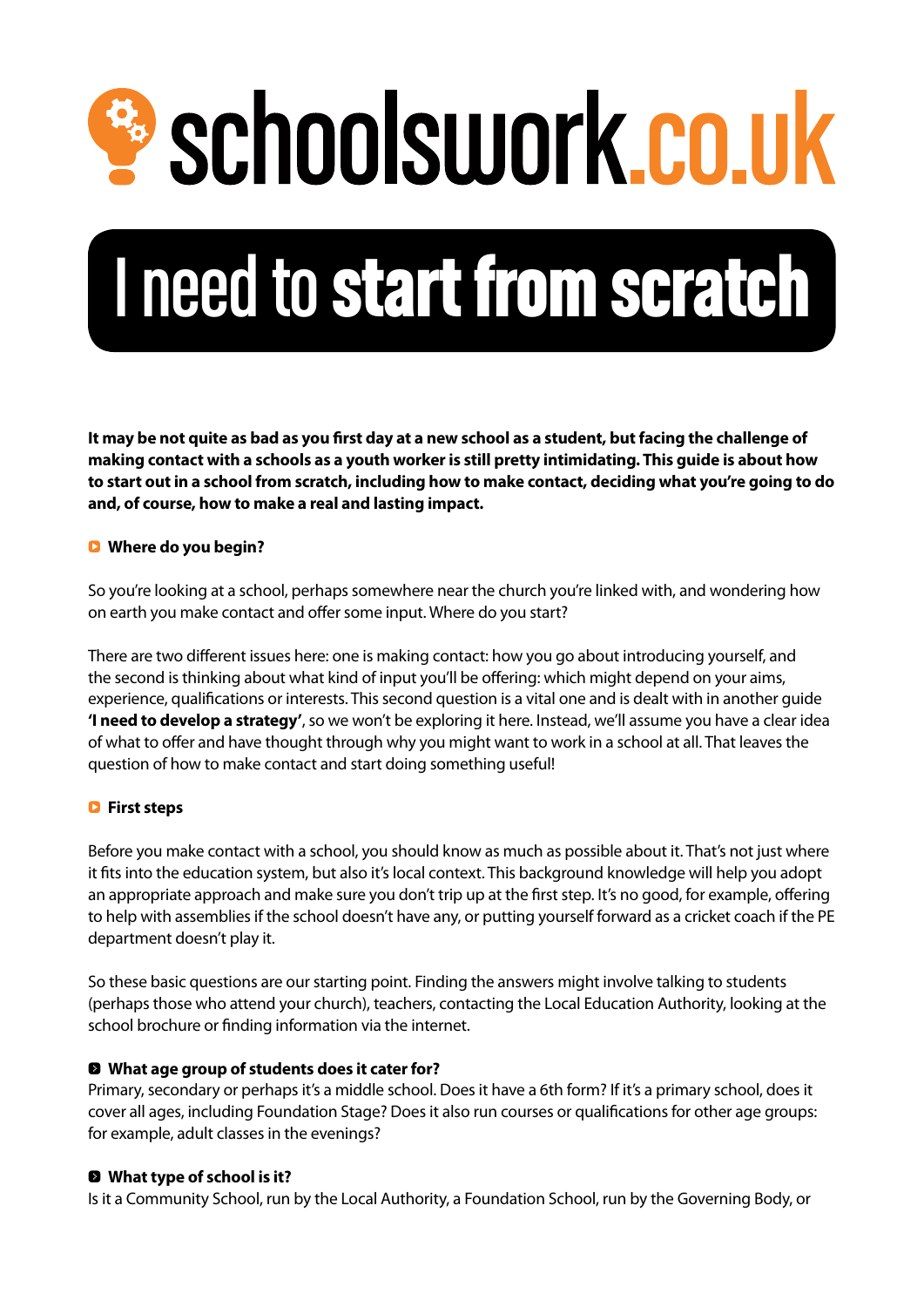Voluntary Aided, as many faith schools often are? There are also now over 100 Academies open in England and Wales, with 100 more planned over the next 3 years. Alternatively, it could be a private fee-paying school. The type of school will not only impact the ethos - a school run by the Anglican or Catholic Church may be very different to other schools in the area - but also what subjects are compulsory. Remember that some schools, like the new Academies, do not have to follow the National Curriculum and have much more freedom to innovate. You may want to refer to the schoolswork.co.uk guide **'I want to understand the UK education system'** for more details about different types of schools.

## 0 **Where do students come from?**

Does the school draw pupils from a small local area or from a much wider catchment. Are some pupils brought in by bus? This might affect how easy it is to run activities outside the school day, like a 'breakfast club' or 'after-school Christian Union'. It may also give some idea of the socio-economic background of the students.

# 0 **How is the school rated by OFSTED?**

The Office for Standards in Education, Children's Services and Skills (Ofsted) is the non-ministerial government department of Her Majesty's Chief Inspector of Schools In England (HMCI). It is responsible for inspecting the standards of schools. The Education and Training Inspectorate in Northern Ireland, Her Majesty's Inspectorate of Education in Scotland, and Estyn in Wales perform similar functions within their education systems. You can access and read a school's most recent OFSTED report online at http://www. ofsted.gov.uk/. This will also tell you if the school is in 'special measures', when a poor report is given. Schools placed into special measures receive intensive support from local authorities, additional funding and resourcing, and frequent reappraisal from Ofsted until the school is no longer deemed to be failing. Again this may impact how you approach the school and what kind of input is most relevant.

# 0 **What is the content of the local RE curriculum?**

RE is an unusual subject in schools in that, although it is compulsory, there is no national currciulum dictating what must be taught, unlike in many other subjects. Instead, local authorities are responsible for developing their own currciulum, usually through a committee called the Standing Advisory Council for Religious Education (SACRE). You should be able to get hold of a copy of the local curriculum from your council or download it from their website. More recently, the government has produced a National Framework for RE which, although it is non-binding for local authorities, may encourage a more common approach.

In addition to these general questions, it's also worth finding out what kind of links already exist between the local churches and the school.

# 0 **Is there any Christian schools work already being done in the school?**

This might range from local ministers and church leaders taking the occasional assembly, to churches being used for special services and events (Christmas, for example), or church youth workers regularly visiting the school. There may also be Christian schools work organisations giving input: remember that some projects cover a wide area and so may not be based in the locality of the school. Finding out what's already happening not only prevents duplication, but may also provide crucial links for you to make contact with. For example, if a local church minister hosts a Christmas service for the school each Christmas, do they know the Head Teacher? If so, they may be able to provide an introduction for you.

#### 0 **Are there Christian members of staff in the school?**

It's very likely that at least a few members of staff will attend churches: although sometimes staff live some distance from the school and it may be harder to track down these links. But start with the churches in the area and find out whether there are teachers, senior management, non-teaching staff or perhaps the Head Teacher themselves in the congregation! These contacts are probably the most crucial step in starting to work in a school so be prepared to do some digging and find them.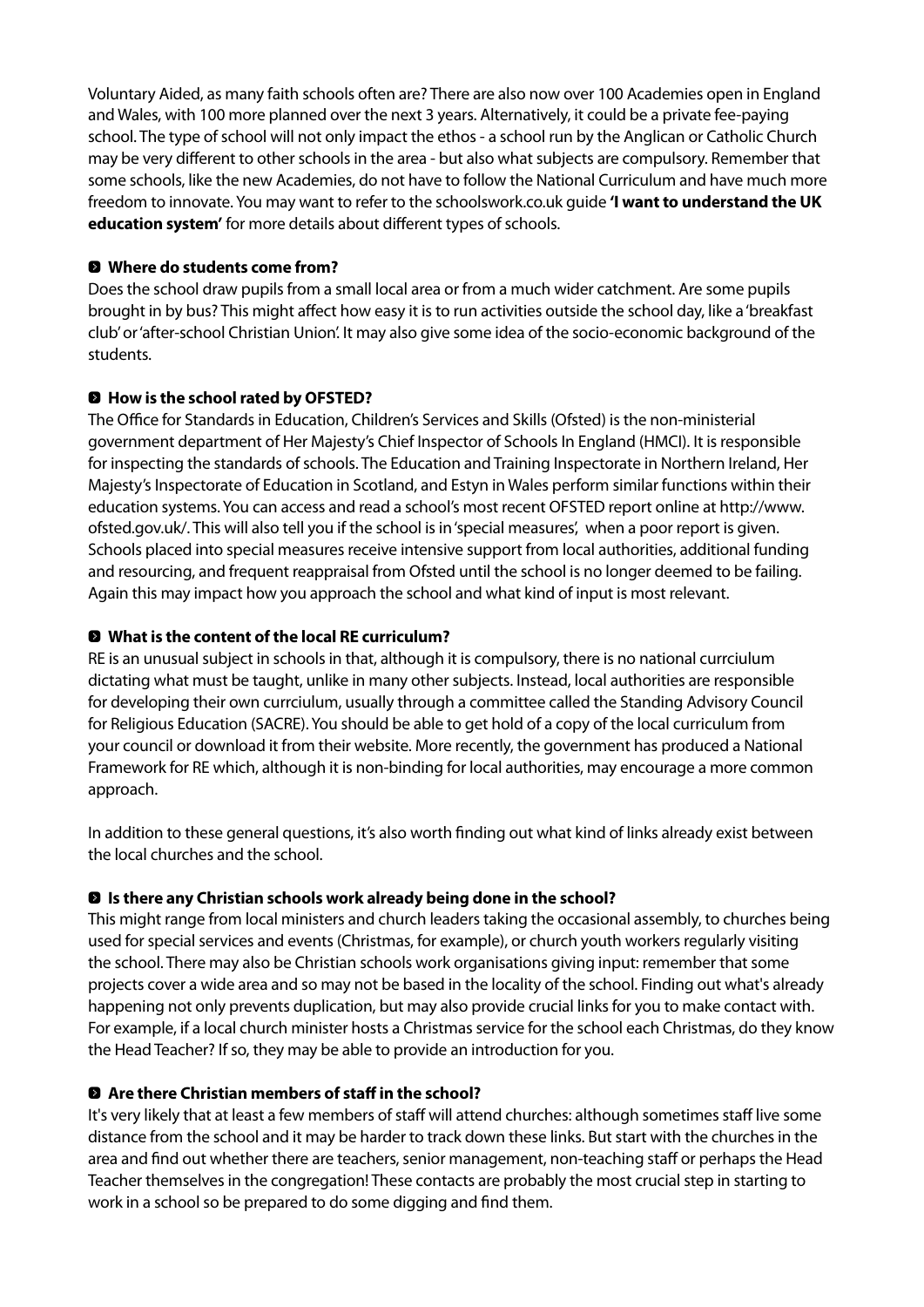# 0 **Are there Christian members of the Governing Body?**

Although Governors may be one step removed from the every day life of the school, they can provide useful links towards meeting staff or making contact for the first time. Again, you'll need to research local churches to find out if any members of the congregations are governors. It's not uncommon for church ministers to be invited to become a school governor by virtue of their role in the local community.

#### Q **Summarising your research**

Now you have some basic information, you should have a much clearer idea about the school you'd like to begin working in. Let's take an example of what you might have found:

#### **Harlington Upper**

0 It's a secondary school with 980 students. Unlike most of the other schools in the area, it also has a 6th form with 80 students.

0 It's a Foundation School, meaning it's funding comes directly from national government, and it is run by the governing body rather than the LEA.

0 It's subject to the requirements of the National Curriculum.

0 It has specialist status as an Arts College and receives extra funding for drama and art.

0 It's a popular school and draws from a wide catchment area. A lot of pupils come from outside the immediate area around the school.

0 It's successful and has received excellent OFSTED reports, although the most recent report noted that it was failing to meet the requirements for a daily act of worship for all pupils.

0 The school had a visit from a Christian drama group a couple of years ago, but apart from that there is no know Christian input from outside visitors. None of the local ministers take assemblies.

- 0 Seven local church members work at the school, including a Deputy Head and the Head of Year 10.
- 0 The local Catholic priest has been a school governor for the last three years.

# Q **Developing a more detailed picture**

By now you may be wondering if you'll ever get beyond all this research, but this kind of basic ground work is vital if you're going to make the right approach. And there's one more stage to go.

Although the information you've got is important, it's not the kind of first hand picture that those involved in the school will have. To get this, you'll need to speak to some of the teachers or other staff you've discovered are already linked with local churches. If they're willing, it's worth sitting down with as many as possible and finding out about what the school is really like and what kind of input from you might be most beneficial. It is often helpful to contact them and ask if they would be willing to advise you, as a potential visitor, about what kind of help and input would be most useful to the school. Even if they teach a subject that may not be directly relevant to you - like Modern Foreign Languages - they will still have valuable insights about the school. Listen carefully and be prepared to shape your strategy and aims to what seem to be the most useful areas.

There are also some practical questions you could ask that will make contacting the school easier:

0 Who's in charge of RE in the school? Do they seem open to Christian input or do they hold very strong opposing views? What about others who teach RE?

0 What is the Head Teacher like? Are they open to outside visitors? Do they have strong opposing views on religious input in schools?

0 Who's in charge of other relevant area of the curriculum like Citizenship and PHSE?

0 How do assemblies work in the school? Do Year Groups have their own assembly or is there some other arrangement? Are assemblies weekly? What time of day do they happen?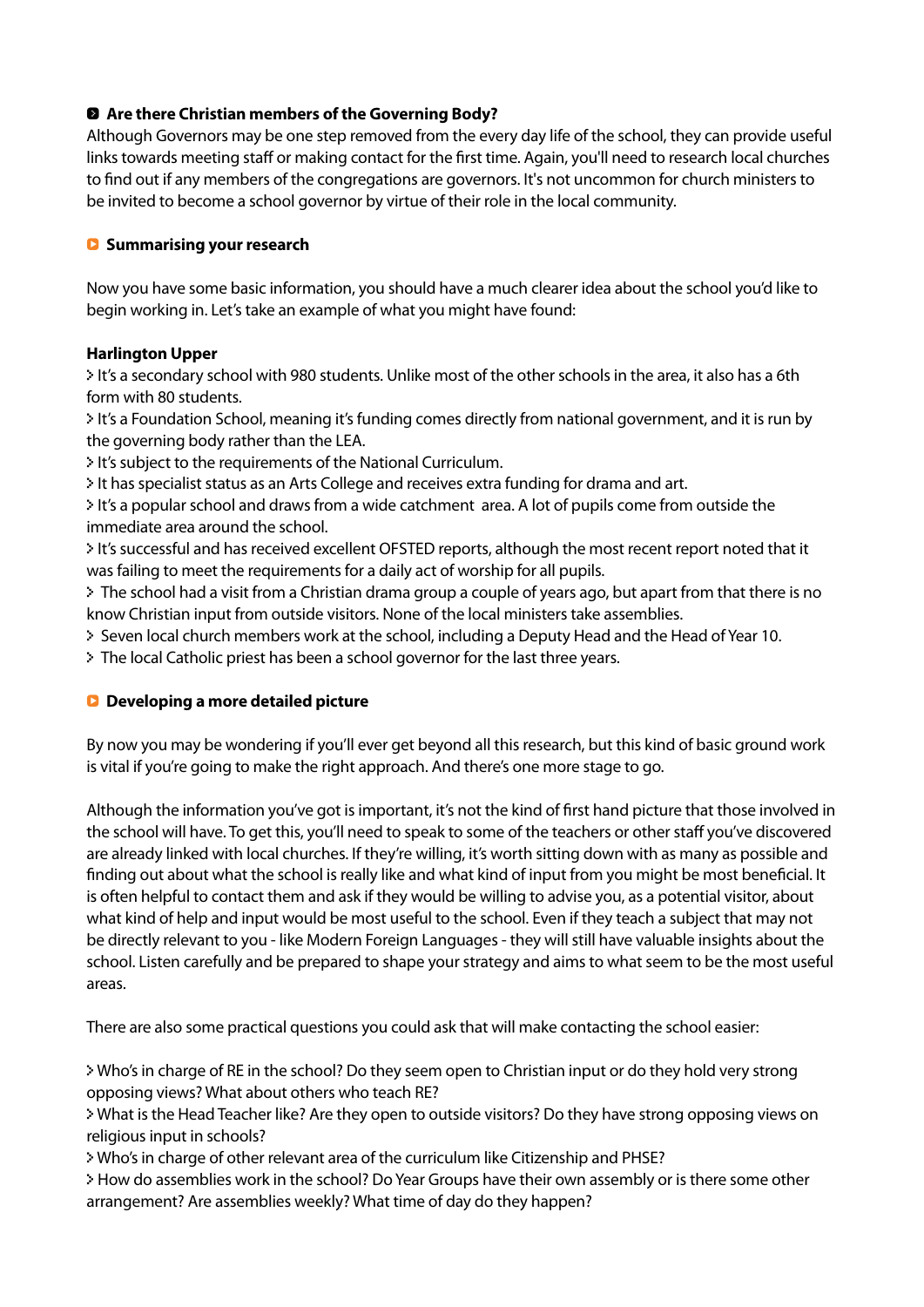0 Is there a Christian club or group in the school, run by students themselves or a teacher?

## Q **Next steps and your first input**

Now you have a clear idea of what the school is like, it's time to get in contact and get going. This is always a bit of a minefield: schools are - and should be - wary of strangers who call and want to invite themselves into the school community! If you want to avoid creating suspicion or simply sounding a little weird, you'll need to think carefully about where to start.

You'll also need to think about what you can offer the school. Generally, small steps are the best way to begin. It's not often wise to introduce yourself to a school for the first time and ask if you can take a series of ten lessons in RE across every Year Group! Often a single lesson or assembly is a good starting point. Assemblies are especially useful as a context where the school can see you in action and get a sense of what you're like: Are you relevant and engaging to pupils? Do you seem to have a fair idea of protocol and what's expected of you? Are you someone 'safe' and 'appropriate' for visiting a school? Assemblies may only last ten minutes, but it's surprising how much they can reveal about you and you'll find staff will quickly form an impression of whether they'd like you to do more.

So how to you make contact? Generally cold calling a school and asking to speak to someone you don't know is unlikely to be successful. Likewise, writing to a school is also problematic: Head Teachers receive a huge amount of post each day and are quite likely to ignore your letter or simply write you off as a weirdo!

A much better starting point is personal contact with a member of staff:

0 If you have already met a teacher from a local church who is responsible, for example, for school assemblies, you could ask them if it's possible for you to come and take an initial assembly. 0 If you have met a teacher from a non-relevant area, you could ask them to make an introduction for you. This might be by inviting you in, by arrangement, to meet the relevant staff member during a break. Or simply talking to the relevant staff member about you and agreeing that it's appropriate for you to make direct contact by phone or email.

0 If neither of these are possible, the next most preferable approach would be to write to a member of staff introducing yourself. It's better to write to a teacher directly responsible for the are you'd like to offer your services to, rather than the Head or other senior management (you can always introduce yourself to them at a later date). Letters may be best if they're short, and request a chance to meet to outline what you have to offer, rather than long and detailed. Follow them up with a phone call a week or so later if you haven't heard anything. You could also ask a local minister to include a short letter of commendation: even if the teacher doesn't know the minister, the fact that they have written to confirm you are working for the church, and may be able to offer something useful, may be worthwhile and add credibility.

#### Q **Developing relationships**

If you've been able to make contact with a member of staff at the school, sooner or later you should find yourself with the opportunity to meet them in person and introduce yourself. That, in turn, raises a number of important issues.

# 0 **Producing publicity and brochures**

Many Christians starting work in school think about producing some kind of printed information about themselves and what they're offering. This is easier if you're representing an organisation that is offering a wide range of input, and more difficult if you're a solo church youth worker, when they may be much less information to include. Having some publicity is a good idea, though it's by no means necessary: your impact as a person and the relationships you build in the school will count for much more in opening up doors.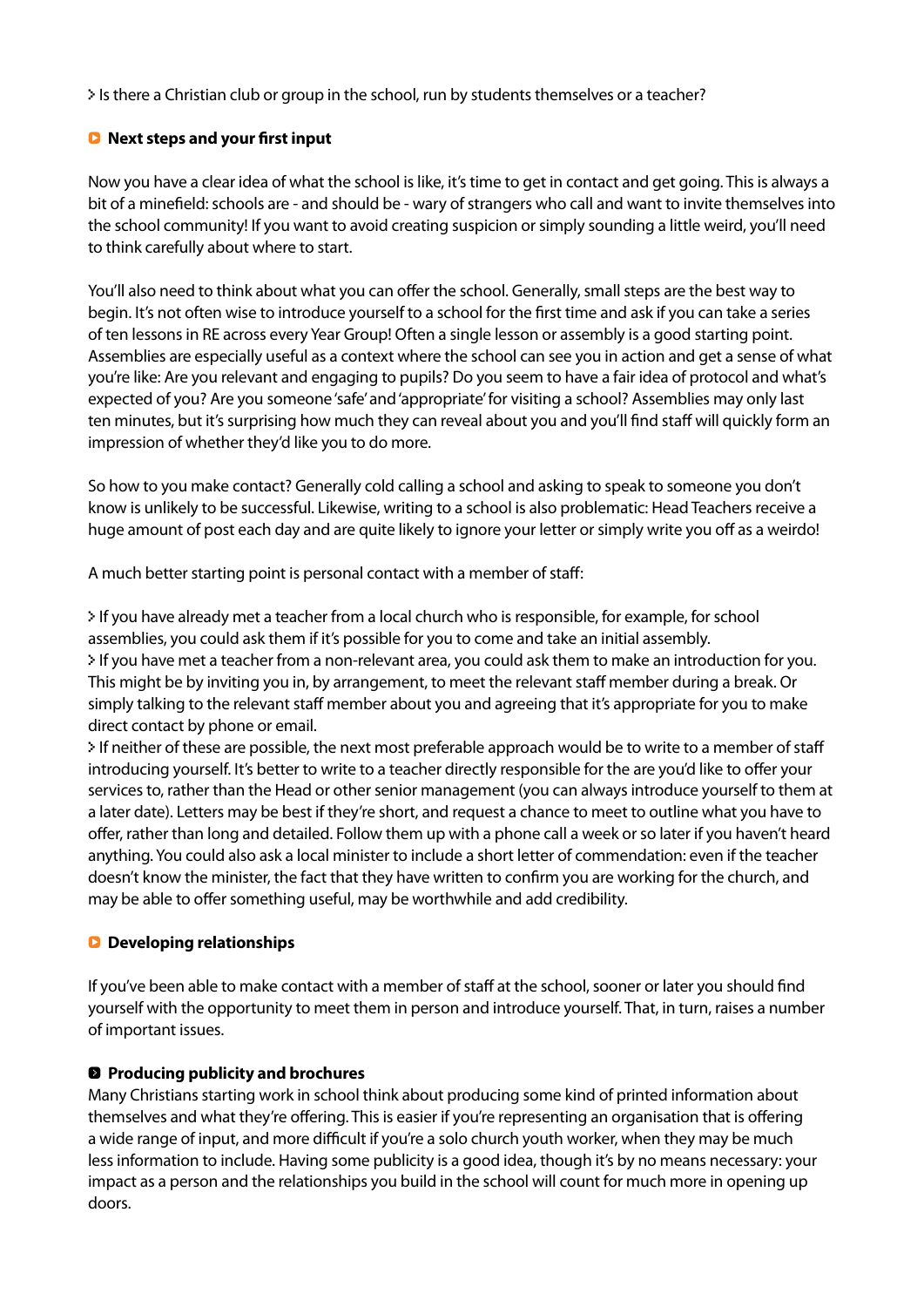If you do decide to produce a leaflet or brochure, here are some suggestions for content:

0 A brief introduction giving the overall aim of what you're doing. For example:

*"Atherton Baptist Church is committed to serving the needs of the local community. Alongside our support for young mums and our 'HomeBase' project for those with practical needs, we also want to support local schools through input from our full time youth worker, Keith Richards.*

*Our aim is to make a positive contribution to schools, expressing our Christian belief that churches can play an*  valuable role in the local community. We offer a range of input from a Christian perspective, that are child-centred *and appropriate for students from all faiths and backgrounds."*

0 A brief biography of the youth worker or others who will be offering support, including any experience in education or other work with young people

0 A list of services you are offering. For example:

*"- School assemblies on a range of topics including self worth, forgiveness, bullying, spiritual life, and special occasions such as Easter, Christmas and Remembrance Day.*

*- Mentoring pupils, especially providing support and encouragement to pupils who have been the victimes of bullying.*

*- A 6 week anger management group programme, adapted from the nationally acclaimed 'Calm' project (our staff have been specifically trained and accredited to deliver this curriculum)."*

0 Confirmation that those involved are regularly subject to an Enhanced Criminal Records Disclosure.

0 A short paragraph underlining that you are aware of the importance of working within the school rules and protocols, and that you have the appropriate public liability insurance.

0 Some commendations from relevant sources. For example:

*'As a member of Atherton Baptist, I have been impressed by Keith's sensitivity and creativity in working with young people. He is not only accomplished at communicating both in public and on a one to one basis, but also has a genuine concern that young people develop to their full potential. I have no hesitation in recommending him as a valuable resource for local schools. Mike Brent, Social Worker, Atherton Social Services.'*

0 Contact details.

#### 0 **Appropriate dress code**

There are a wide range of opinions about the best way to dress when working in a school. Some argue that adopting a casual approach makes it easier to work with young people and distinguishes you from the 'school establishment'. Others make the point that staff may not take you seriously unless you are dressed reasonably smartly. You will need to make your own decision about what will work best for you, though it's worth remembering that the smarter option is less likely to create problems, especially when you are starting out in a school.

#### Q **Meeting different staff in schools**

It's worth noting that meetings with staff in schools may have different emphases depending on the role of the staff concerned. When you meet a teacher or other member of staff, you should think carefully about what topics are important to cover in detail, and what can be left out or simply referred to.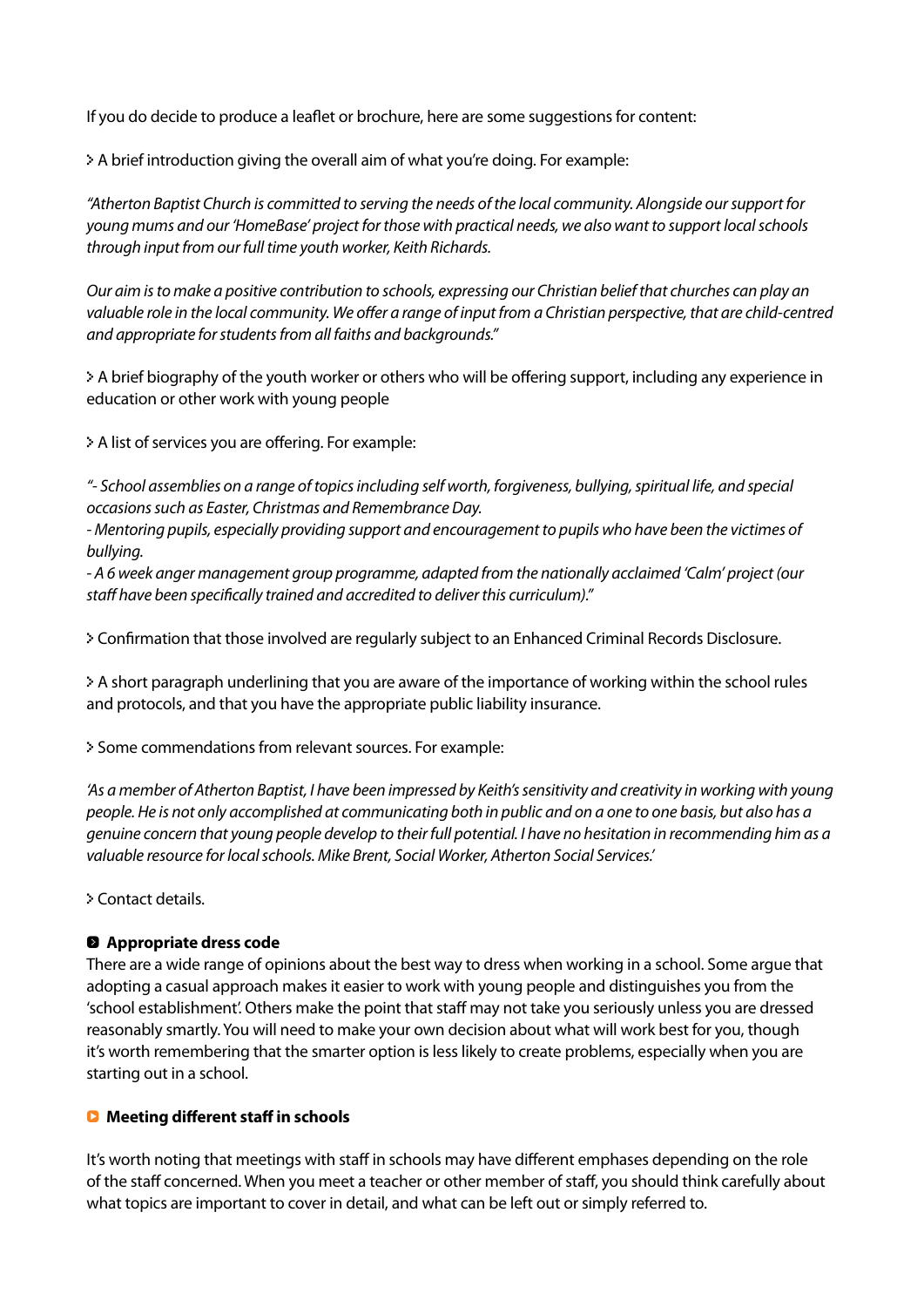0 Head Teachers may be concerned with the bigger issues rather than details about specific curriculum content. They will often be asking themselves: 'Is this person safe to have in my school?', "Can I trust this person?' or 'Will this help our school?', so your presentation and conversation should emphasise these areas.

0 Subject teachers will be much more concerned with how your input will resource and support their work, so they will often be asking themselves 'Does this fit with our curriculum and current scheme of work'. They'll want to know that you can engage the students, keep control and deliver some effective teaching and leaning. Again, keep your presentation and conversation to these areas.

0 Pastoral staff may want to know about your experience in working with young people, and whether you are able to cope with difficult or unruly pupils. They may also want to know that you are 'safe' and have received appropriate training and a CRB disclosure.

# Q **What next?**

If you've successfully made contact with a school and been able to do some kind of input, however small, you're ready to take things on to the next stage. Schools will vary widely in the opportunities they present and you may need to be prepared for the long haul to gain their trust and acceptance. Others may be incredibly open and offer all kinds of ways for you to input with almost no hesitation. You'll have little choice over which of these two you face, however genuinely good input is rarely turned down by schools.

The best step to take after giving some input in school is to meet back with the relevant staff member and review what you did together. Were they happy with what you did? Were there any issues or comments you should hear? This opens the door to asking for further opportunities: either of the same kind or something more involved. For example, having taken an assembly, you may be able to offer your services to the RE department to help with lessons. If the teacher you've already worked with is not the person who organises this new area, ask them for an introduction to the relevant staff member. In this way you're able to meet new staff in a 'safe' context of being introduced by another teacher.

In some cases schools will simply not want outside input, especially from Christians. Although this is rare, it does happen, and is often related to a bad experience in the past or a strong disapproval of religion and faith from the Head Teacher. There are few practical ways round these obstacles and you may have to accept that the school will be closed to you, although you may be able to support it in other ways.

#### Q **A summary of steps to starting from scratch**

- **D** Be clear about your aims in wanting to work in a school.
- **D** Do some basic research about the school from general sources.
- **2** Make contact with church members who work at the school and ask for their advice and help.
- **D** Try to meet a relevant teacher or staff member in person, through an introduction from a church contact.

0 Offer a small initial input, perhaps an assembly, so that the school can get an impression of you and what you can offer.

**D** Produce a simple brochure about your work to back up your input.

0 Meet back with the relevant staff member after your input and review it together. Ask for further opportunities to work in the school.